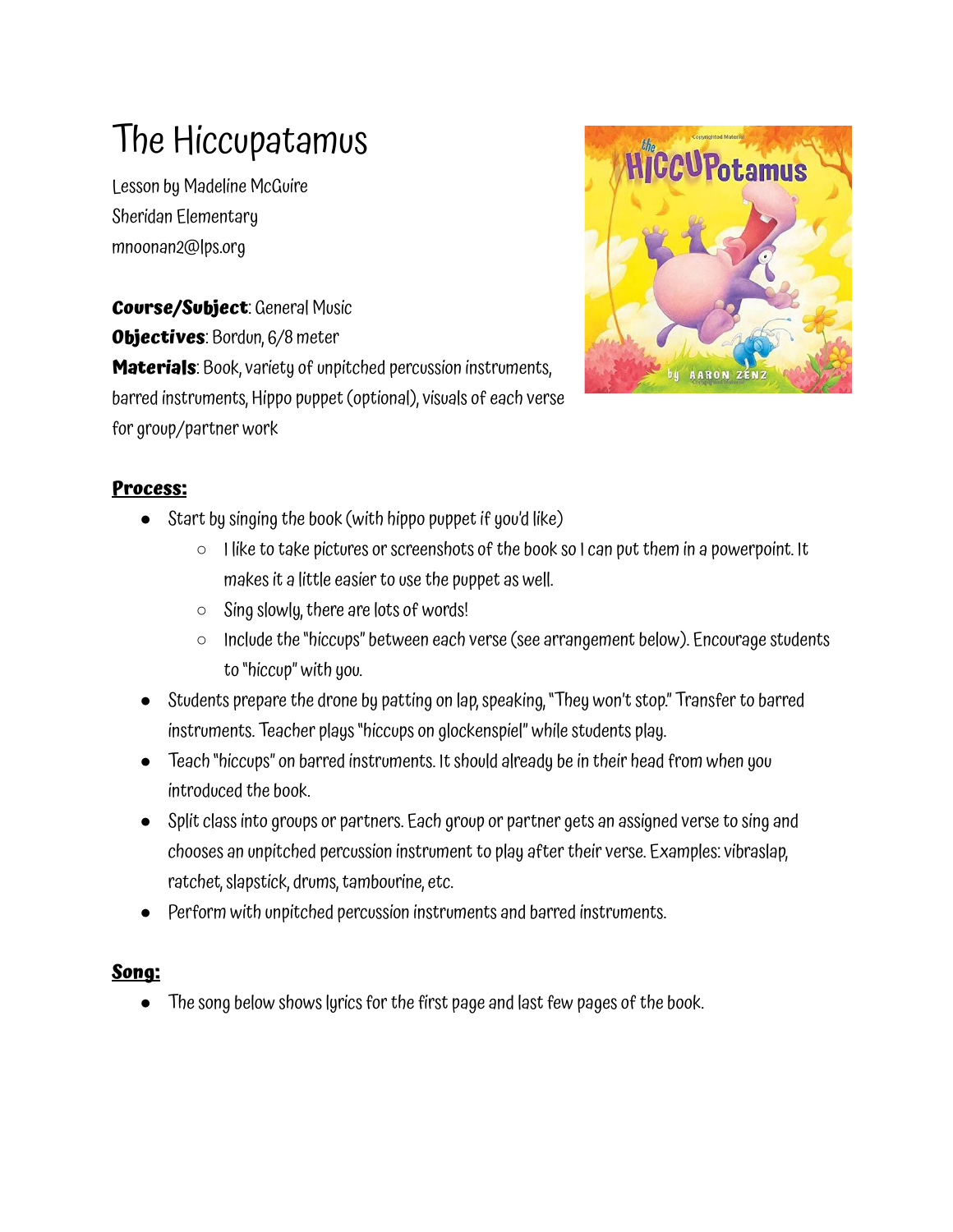## The Hiccupotamus

Lyrics adapted from "The Hiccupotamus" by Aaron Zenz



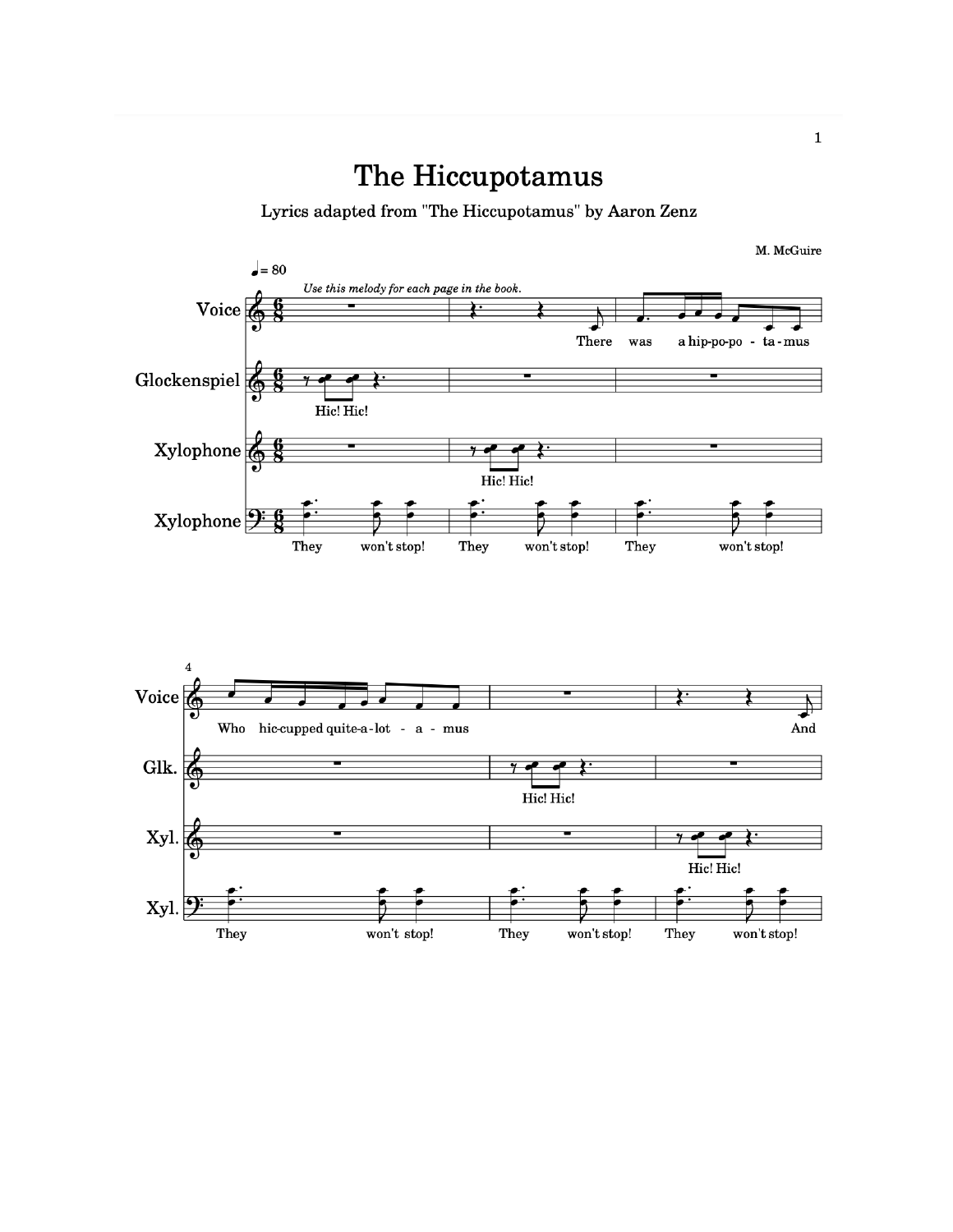